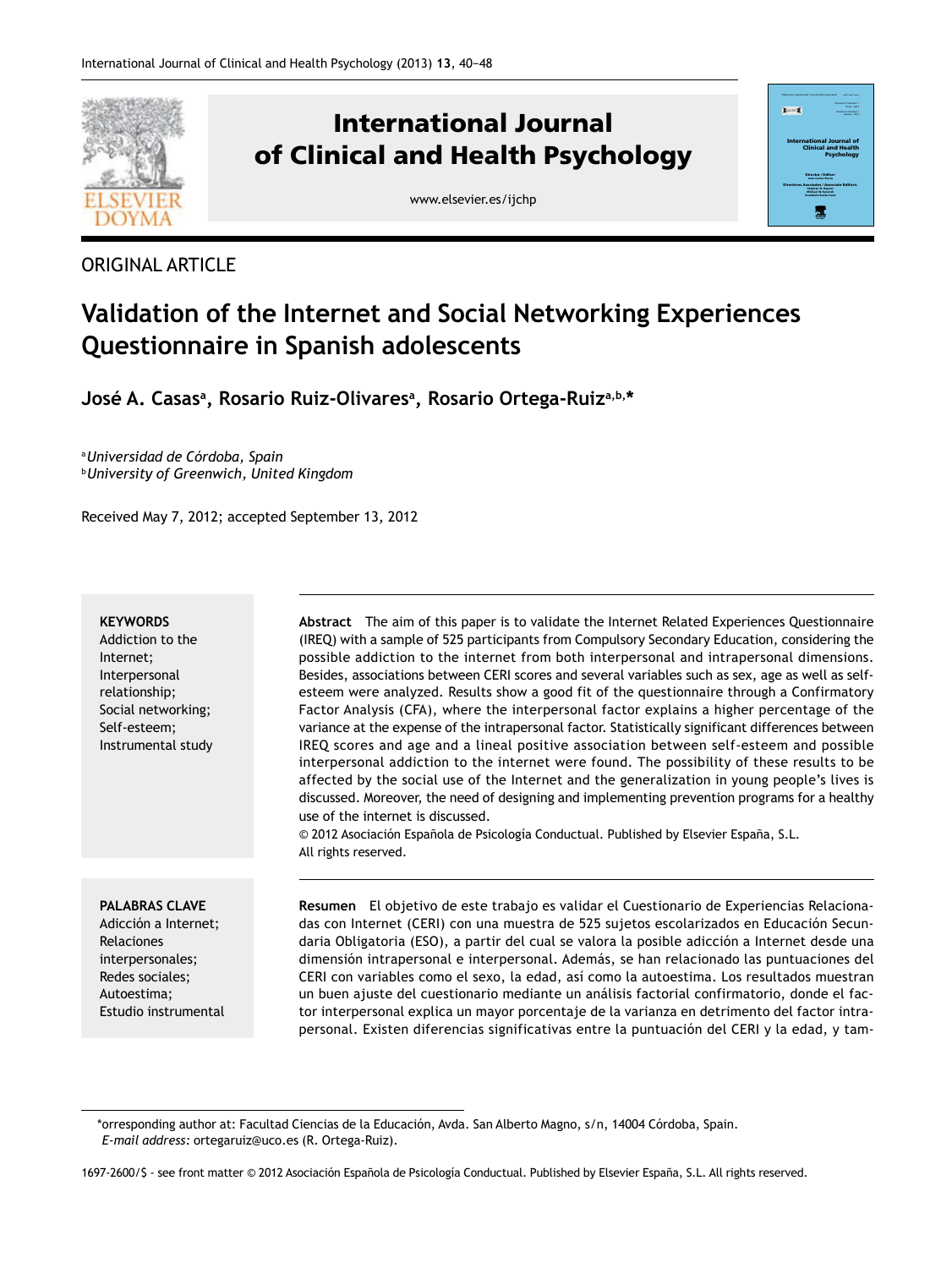bién una relación lineal positiva entre la autoestima y la posible adicción interpersonal a Internet. Se discute la posible influencia en estos resultados del uso social de Internet y su generalización en la vida de los jóvenes, junto con la necesidad de diseñar e implementar programas de prevención para un uso saludable de la conexión a Internet. © 2012 Asociación Española de Psicología Conductual. Publicado por Elsevier España, S.L.

Todos los derechos reservados.

The last few years have seen a dramatic increase in the degree to which Information and Communication Technology (ICT) use, and especially the use of the Internet, has become a normal, everyday part of human activity. People now use the Internet to carry out activities which until recently were only been done outside the virtual world, such as shopping, playing, establishing and developing personal relationships, etc. One thing all these activities have in common is that they give the person involved a feeling of immediate gratification (Marlatt & Gordon, 1985). In recent studies, this sense of gratification, together with the speed of the stimulatory effects typically generated by the Internet and ICT use, has aroused researchers' interest in potential medium and long term effects, and, in particular, the possible dangers of addiction (Echeburúa & Corral, 2010). Over the last few decades research into addiction has widened its scope to cover non-substance addiction, also known as behavioral addiction. In this respect, the Internet is one of the areas of greatest interest (Alonso-Fernández, 1996; Echeburúa, 1999; Holden, 2001; Lemon, 2002; Sim, Gentile, Bricolo, Serpelloni, & Gulamoydeeen, 2012).

One ever-present consideration during these years of research has been what exactly constitutes normal and/or excessive Internet use (Sánchez-Carbonell, Beranuy, Castellana, Chamarro, & Oberst, 2008; Widyanto & Griffiths, 2006). An individual's personal idiosyncrasies can affect the extent to which his/her use of the Internet may be considered normal or abusive (Muñoz-Rivas, Navarro & Ortega, 2003). The different studies that have been carried out in this area show that Internet use can affect different areas of a person's life (Brenner, 1997; De Gracia, Vigo, Fernández Pérez, & Marco, 2002; Estévez, Bayón, Pascual, & García, 2001; Kim & Davis, 2009; Meerkerk, Van den Eijnden, Franken, & Garretsen, 2010; Morahan-Martin & Schumacher, 2000; Shapira et al., 2003). Just like addiction to psychoactive substances (Moral-Jiménez, Ovejero-Bernal, Castro, Rodríguez-Diaz, & Sirvent-Ruiz, 2011; Oliva, Parra, & Sánchez-Queijá, 2008), the excessive or addictive use of the Internet may generate addiction and loss of freedom, restrict the scope of a person's interests and eventually lead to a loss of control (Echeburúa & Corral, 2010).

A wide range of studies have been carried out into the danger of the Internet addiction. Some researchers link the excessive use of the Internet to other potentially addictive forms of conduct such as sex, gambling and spending (Viñas-Poch et al., 2002; Young, 1998), while others associate the Internet addiction with personality variables such as depression, anxiety and self-esteem (Jackson, Von Eye, Fitzgerald, Zhao, & Witt, 2010; Kim & Davis, 2009). In fact self-esteem was found to be the factor most associated with addiction (Stieger & Burger, 2010). These studies have mainly been carried out on adolescent target groups. It has been found that, although young addicts may establish a higher number of contacts thanks to the ease of meeting people via Internet, they perceive the Internet use as having greater negative effects both on themselves and on their immediate social environment (Estallo, 2001; Kim & Davis, 2009). Some studies have found differences between men and women, suggesting that men tend towards an abusive use of the Internet more than women (McKenna & Bargh, 2000; McKenna, Green, & Gleason, 2002; Muñoz-Rivas et al., 2003; Schumacher & Morahan-Martin, 2001), but in others no significant differences between the sexes have been noted (Kim & Davis, 2009; Viñas-Poch, 2009). With regard to age, younger users seem to have a greater possibility of becoming addicted to the Internet than adults (Armstrong, Phillips, & Saling, 2000), although other studies carried out among adult university students suggest that such differences are not significant (Muñoz-Rivas et al., 2003; Ruiz-Olivares, Lucena, Pino, & Herruzo, 2010).

Some of the most interesting of these research projects are those which describe the Internet addiction by comparing its possible symptoms with those experienced by gambling addicts (Beard & Wolf, 2001; Labrador & Villadangos, 2010; Shapira et al., 2003; Tsai & Lin, 2003). Symptoms or diagnostic criteria established in this way include the urge to connect to the Internet when offline, instances in which forms of entertainment, social relationships or physical activity are restricted to being online, changeability in a person's mood, perhaps due to being online for many hours, and incapacity to disconnect, with the attendant increase in the user's own social isolation and destruction of their own closest relationships (Beard & Wolf, 2001; Muñoz-Rivas, Fernández, & Gámez-Guadix, 2010; Ortiz-Tallo, Cancino, & Cobos, 2011; Tsai & Lin, 2003).

Today, among younger people, the Internet is a vehicle for social networking and mean for developing relationships which are being established in such networks. According to the European study *EU Kids Online*, in Spain more than 97% of young people have a profile on a social network (Garmendia, Garitaonandia, Martínez, & Casado, 2011). The fascination exerted by social networks resides in the fact that a person can contact others and stay in touch for hours on end. But to do so they have to stay online for long periods of time, and what may have begun as a need for social contact might then develop into a possible addiction to that online activity (Beard & Wolf, 2001; Tsai & Lin, 2003). Some of the studies published most recently about social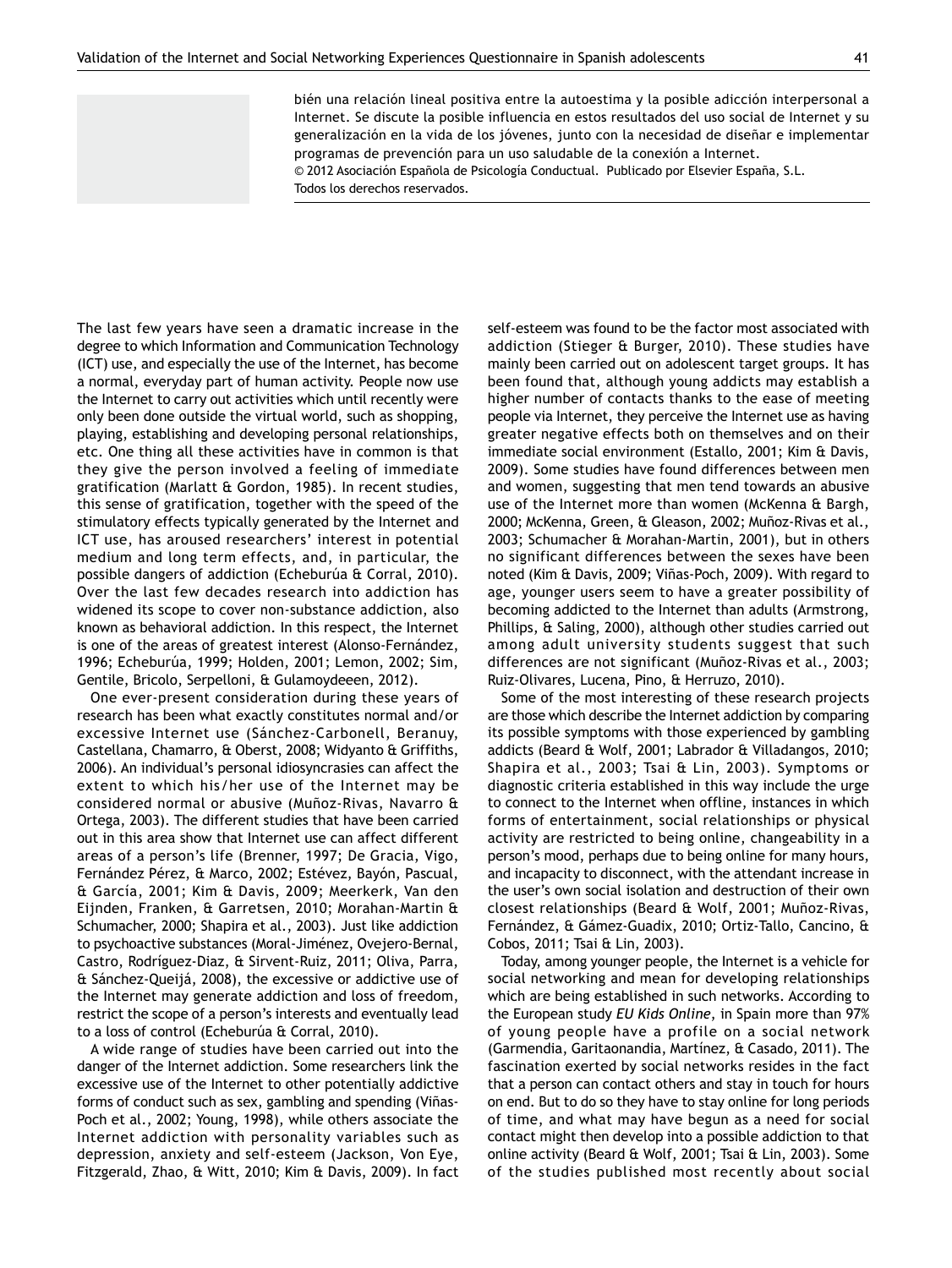networking show that the number of online contacts correlates to a greater subjective feeling of wellbeing among younger Internet users (Kim & Lee, 2011). This may increase the probabilities of eventual addiction to the Internet (Echeburúa & Corral, 2010).

A conceptual analysis of what exactly is meant by the Internet use, abuse or addiction is, as we have seen, a complex undertaking. Evaluation of the same is therefore inevitably difficult. To date, a number of questionnaires have been developed: the Internet Addiction Test –IAT− (Young, 1998), a test based on DSM-IV-TR criteria (American Psychiatric Association, 2000), evaluates how much the Internet use interferes with daily activity, social life, productivity, sleep and feelings; the Online Cognition Scale (OCS) by Davis, Flett, & Besser, (2002), evaluates online wellbeing, impulsiveness, depression and the extent to which being online distracts a person from real life. The OCS was the questionnaire used by Caplan (2003) to develop another very widely employed instrument: the Generalized Problematic Internet Use Scale. One of the most commonly used questionnaires in Spain is the PRI (*Cuestionario de Problemas Relacionado con Internet* – Internet-Related Problems Questionnaire) (De Gracia et al., 2002), which is based on problem gambling criteria included in the DSM-IV-TR. This was in turn used as the basis for Beranuy, Chamarro, Graner, and Carbonell-Sanchez's CERI (*Cuestionario de Experiencias Relacionadas con Internet* – Internet-Related Experiences Questionnaire, 2009), a test validated with university students which evaluates two dimensions: an intrapersonal aspect, taking into account factors such as rising tolerance, negative effects, the decrease in activities, loss of control, avoidance of other activities and the urge to be online; and another, interpersonal, dimension covering interpersonal relationships conducted via Internet (Beranuy et al., 2009). One of the most interesting points about this questionnaire is the incorporation of interpersonal relationship factors reflecting the growing importance of the new ways of socializing open to young people thanks to the Internet. These factors include the need to establish online friendships and the ease with which online relationships can be conducted.

Taking into account the above considerations, our objectives in this study are as follows: a) to validate the CERI (the Internet-related experiences questionnaire) with a sample group of secondary school students in the province of Cordoba (Spain); b) to relate the scores obtained in the CERI to variables such as sex and age; and finally, c) to establish the link between potential Internet addiction and self-esteem.

# **Method**

This instrumental study was carried out using a prospective, single group, *ex post facto,* transversal design (Montero & León, 2007). The target population comprised adolescents between the ages of 12 and 18 in the city and province of Cordoba. In 2009 this population was 65,470, according to figures from the *Instituto Nacional de Estadística* (National Institute of Statistics). To predetermine the size of the sample group, the following simulation was carried out using the *EpiInfo 2000* statistics package. This showed that for an

expected frequency of 1% and a margin of error of .05, information should be collected from at least 400 people.

## **Participants**

The study involved 525 students (50.30% girls and 49.70% boys) between the ages of 12 and 18 (*M* = 14.13; *SD* = 1.41), from 6 secondary schools in the city and province of Cordoba (Spain) randomly selected.

## **Instruments**

In our study we used the CERI (*Cuestionario de Experiencias Relacionadas con Internet* – Internet-Related Experiences Questionnaire) developed by Beranuy et al. (2009) ( $\alpha$  = .77), which comprises 10 Likert type items with four answer options (1 to 4) reflecting a degree of frequency between never and quite a lot. The questionnaire covers two factors (see Table 1). One reflects *Intrapersonal Conflicts* (α = .74) and includes items such as "*When you are not connected to the Internet do you feel nervous or worried", "Do you get angry or irritated when someone distracts you while you are connected"* and *"How often do you stop doing the things you were doing to be able to spend more time on the Internet"*. The other addresses *Interpersonal Conflicts* (α = .75) and includes items like *"Do you find it easier or more comfortable to relate to people via Internet than face-toface"* and "*How often do you make new friends online?*". The score could be calculated by adding together the answers to all the items, to a maximum of 40 points, but the authors suggest no value or cut-off point for establishing criteria regarding the Internet abuse (Beranuy et al., 2009).

In this study we also used the Spanish version of Rosenberg's Self Esteem Scale (RSES) (Martín-Albo, Núñez, Navarro, & Grijalvo, 2007; Rosenberg, 1965), comprising 10 Likert-type  $(\alpha = .84)$  items with four answer options ranging from 1 (*strongly disagree*) to 4 (*strongly agree*). To minimize the acquiescence effect, five of the items were worded positively and five negatively. This way, the total score obtained in the scale is between 10 and 40, where 10 is the lowest level of self-esteem and 40 the highest.

## **Procedure**

Information was gathered during the 2009/2010 school year. Teachers were notified beforehand and set aside a tutorial session for the students to fill in the questionnaire. The anonymous, confidential, voluntary nature of the questionnaire was stressed to participants. Before data was gathered, the corresponding authorizations were obtained both from the school headmasters and from the families of the students involved.

#### **Analysis**

Data was analyzed using SPSS statistical software, version 18.0, in Spanish. First the validity of the CERI questionnaire was checked by exploratory and confirmatory factor analysis, using the AMOS 18 statistics package to implement the Maximum Verisimilitude Method. Variance was analyzed by comparing variables such as sex and age. Finally a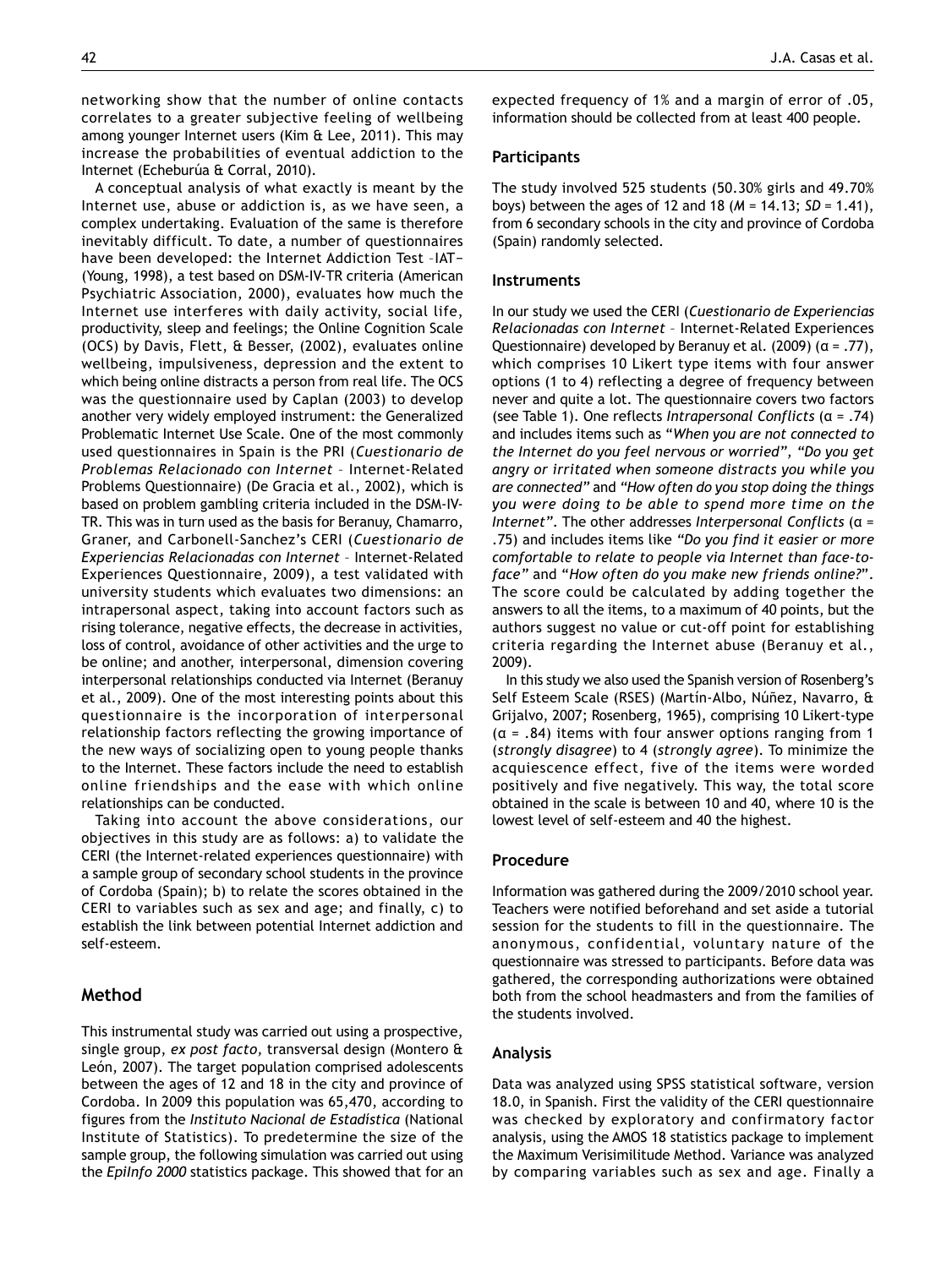|  |  |  |  |  | <b>Table 1</b> Originals factors and items of Internet-Related Experiences Questionnaire |  |  |
|--|--|--|--|--|------------------------------------------------------------------------------------------|--|--|
|--|--|--|--|--|------------------------------------------------------------------------------------------|--|--|

*Factor 1: Intrapersonal conflicts*

- Item 1. *Cuando tienes problemas, ¿conectarte a Internet te ayuda a evadirte de ellos?* (When you are in trouble, does getting online help you to escape from them?)
- Item 2. *¿Con qué frecuencia anticipas tu próxima conexión a la red?* (How often do you anticipate your next connection?)
- Item 3. *¿Piensas que la vida sin Internet es aburrida, vacía y triste?* (Do you think life without internet is boring, empty and sad?)
- Item 4. *¿Te enfadas o te irritas cuando alguien te molesta mientras estás conectado?* (If someone disturbs you while you are connected, do you get angry or irritated?)
- Item 5. *¿Cuando navegas por Internet, te pasa el tiempo sin darte cuenta?* (When you are navigating through the internet, do you feel time flies?)
- Item 6. *¿Te resulta más fácil o cómodo relacionarte con la gente a través de Internet que en persona?* (Do you find relating to people through internet easier or more convenient than face to face?)

#### *Factor 2: Interpersonal conflicts*

- Item 7. *¿Con qué frecuencia haces nuevas amistades con personas conectadas a Internet?* (How often do you make new friends in the internet?)
- Item 8. *¿Con qué frecuencia abandonas las cosas que estás haciendo para estar más tiempo conectado a la red?* (How often do you give up things you are doing in order to be connected for longer?)

Item 9. *¿Piensas que tu rendimiento académico o laboral se ha visto afectado negativamente por el uso de la red?* (Do you think your academic and professional performance have been negatively affected due to internet use?) Item 10. *¿Cuando no estás conectado a Internet, te sientes agitado o preocupado?* (When you are not connected to the Internet do you feel nervous or worried)

student's *t*-test was carried out between sexes and the score obtained on the Rosenberg scale, and a linear regression between self-esteem and the factors on the Addiction Scale and age.

## **Results**

With regard to this study's first objective, that of validating the CERI instrument (Carretero-Dios & Pérez, 2007), exploratory and confirmatory analyses with the KMO test and Barlett's test produced satisfactory results. We also revised the residual matrix to verify that the percentage did not exceed 10%. The KMO coefficient of .87 shows that the matrix was of optimum suitability.

Having checked suitability, we then identified the underlying structure of the CERI questionnaire with an exploratory factor analysis using the Principal Component Analysis Method. We used varimax orthogonal rotation intended to separate the maximum possible factors resulting from the test (Carretero-Dios & Pérez, 2005).

The results obtained in this factor solution showed two differentiated dimensions or factors (like the solution obtained by the authors of the method): intrapersonal and interpersonal (Beranuy et al., 2009). However, the item distribution and variance percentage we obtained differed from the original questionnaire (see Table 2). From this factor, or scale dimension, solution it can be assumed that the two factors were equalized, each having 5 items. The first factor explains 25.08% of the variance and the second

|  | <b>Table 2</b> Exploratory factor analysis, factor solution |  |  |  |  |
|--|-------------------------------------------------------------|--|--|--|--|
|--|-------------------------------------------------------------|--|--|--|--|

| Items    | $\overline{M}$ | <b>SD</b> | Skewne | Kurtosis | Loadings | h <sup>2</sup> |     | α   |
|----------|----------------|-----------|--------|----------|----------|----------------|-----|-----|
| Factor 1 |                |           |        |          |          |                |     |     |
| Item 1   | 2.07           | .98       | .50    | $-.85$   | .56      | .36            | .46 | .76 |
| Item 4   | 1.85           | .95       | .85    | $-.31$   | .64      | .41            | .44 | .76 |
| Item 8   | 1.90           | .89       | .73    | $-.20$   | .78      | .63            | .62 | .74 |
| Item 9   | 1.71           | .95       | 1.07   | $-.00$   | .71      | .51            | .40 | .76 |
| Item 10  | 1.34           | .70       | 2.18   | .21      | .72      | .53            | .54 | .75 |
| Factor 2 |                |           |        |          |          |                |     |     |
| Item 2   | 2.49           | .97       | .08    | $-.94$   | .60      | .40            | .47 | .76 |
| Item 3   | 2.20           | 1.09      | .32    | $-1.21$  | .54      | .38            | .48 | .75 |
| Item 5   | 3.07           | .95       | $-.72$ | $-.47$   | .61      | .38            | .41 | .76 |
| Item 6   | 2.43           | 1.12      | .12    | $-1.35$  | .64      | .42            | .39 | .77 |
| Item 7   | 2.36           |           | .21    | $-.99$   | .71      | .51            | .36 | .77 |

*SD*, standard deviation.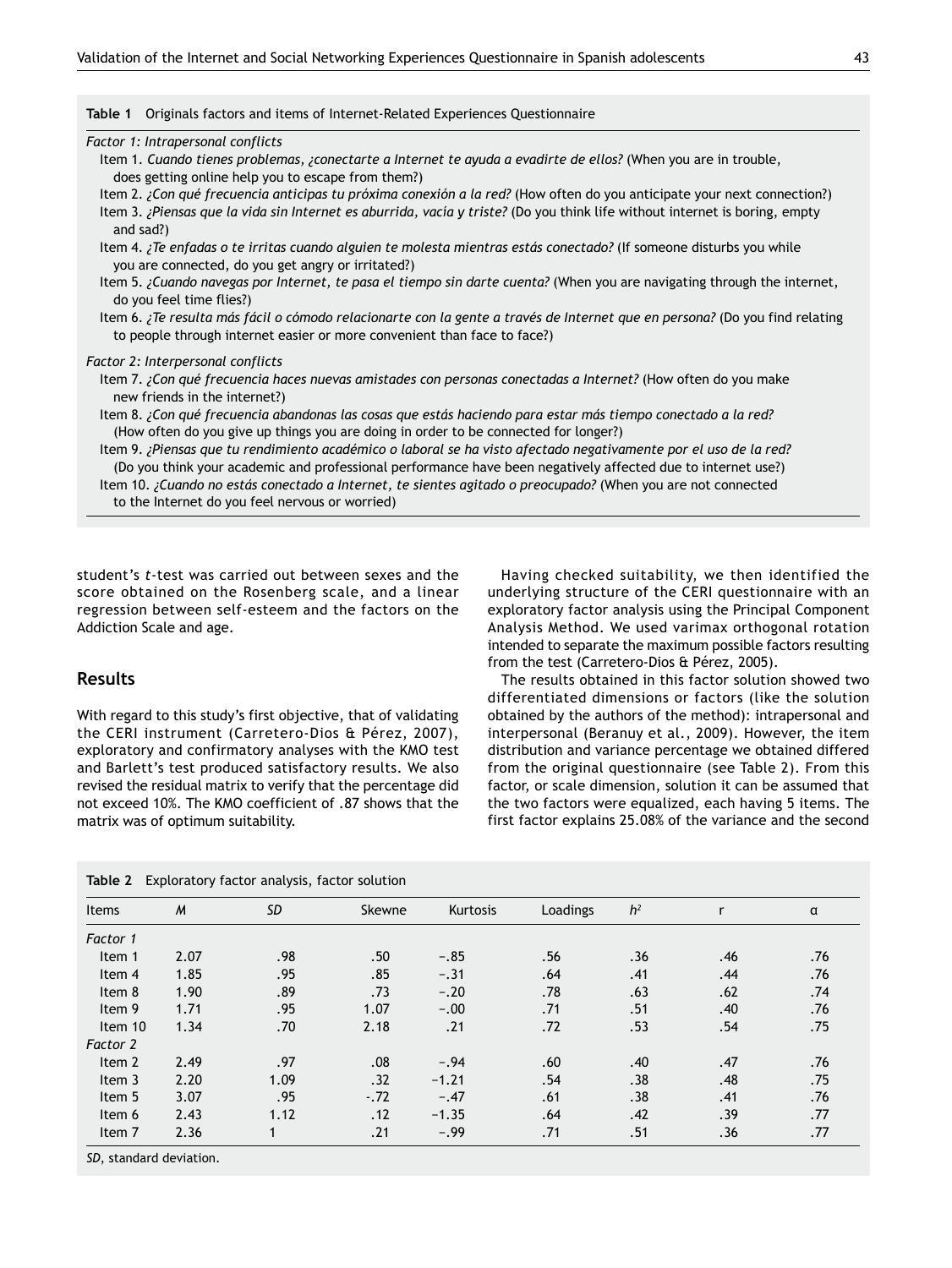|             | Table 3 Confirmatory factor analysis, model fit indices. |          |     |            |     |     |              |            |             |  |  |
|-------------|----------------------------------------------------------|----------|-----|------------|-----|-----|--------------|------------|-------------|--|--|
| Indices     | D                                                        | $X^2/df$ |     | <b>NFI</b> | GF  |     | <b>RMSEA</b> | <b>RMR</b> | <b>ECVI</b> |  |  |
| <b>CERI</b> | .219                                                     | 1.18     | .99 | .96        | .98 | .99 | .02          |            |             |  |  |
|             |                                                          |          |     |            |     |     |              |            |             |  |  |

CERI, Cuestionario de Experiencias Relacionadas con Internet; CFI, comparative fit index; GFI, goodness of fit index; RMR, root mean square residual; RMSEA, root mean square error of approximation.



**Figure 1** Confirmatory factor analysis: Graphic solution model shows two main factors.

explains 20.25% of the variance. The whole scale therefore accounts for 45.33% of the variance.

Confirmatory factor analysis of the items corroborated the model obtained in the exploratory analysis. The correlation matrix was analyzed using maximum likelihood estimation. The goodness of fit of the proposed model was evaluated using different indicators. More specifically, we used x<sup>2</sup> divided by degrees of freedom (Hu & Bentler, 1999; Jöreskog & Sörbom, 1993), RMR (root mean square residual) and RMSEA (root mean square error of approximation) (Byrne, 2010). Other relative fit indicators used were the GFI (goodness of fit index) and the CFI (comparative fit index), NFI and TLI (Hair, Anderson, Tatham, & Black, 1995). Another parsimony index employed was the ECVI, in which the lowest values possible are those which fit the best (Hu & Bentler, 1999). Empirically corroborated goodness of fit indices for the model are shown in Table 3.

The results from the different fit indices used seem to show that the confirmatory factor model obtained in the CERI scale matches the data satisfactorily (Hu & Bentler, 1999).

Figure 1 shows a graph of the model together with the values for the interrelationships between variables.

The reliability of the different factors and the scale for the sample used was established by calculating Cronbach's coefficient alpha. The total value obtained was  $\alpha$  = .79, with α= .72 for the *Intrapersonal* Factor and α= .64 for the *Interpersonal* Factor. These reliability values are acceptable considering that it is the interpersonal factor which explains the most variance (30%) as opposed to the intrapersonal factor (27%).

Analysis of the items which constitute each factor in the questionnaire shows (Table 4) taking into account answer percentages with the options reflecting the highest frequency (sometimes and quite a lot) are higher in the interpersonal dimension, ranging between 20% and 40% for the "quite a lot" option in items like "*Do you find it easier or more comfortable to relate to people via Internet than face-to-face" and "How often do you make new friends online?".*

With regard to the second objective, which was to link the different scores obtained in the CERI with psychosocial variables such as sex and age, the student-t analysis found no significant sex-related differences in the total CERI scale score (see Table 5).

For the age variable, however, the analysis of variance (ANOVA) showed that there seem to exist significant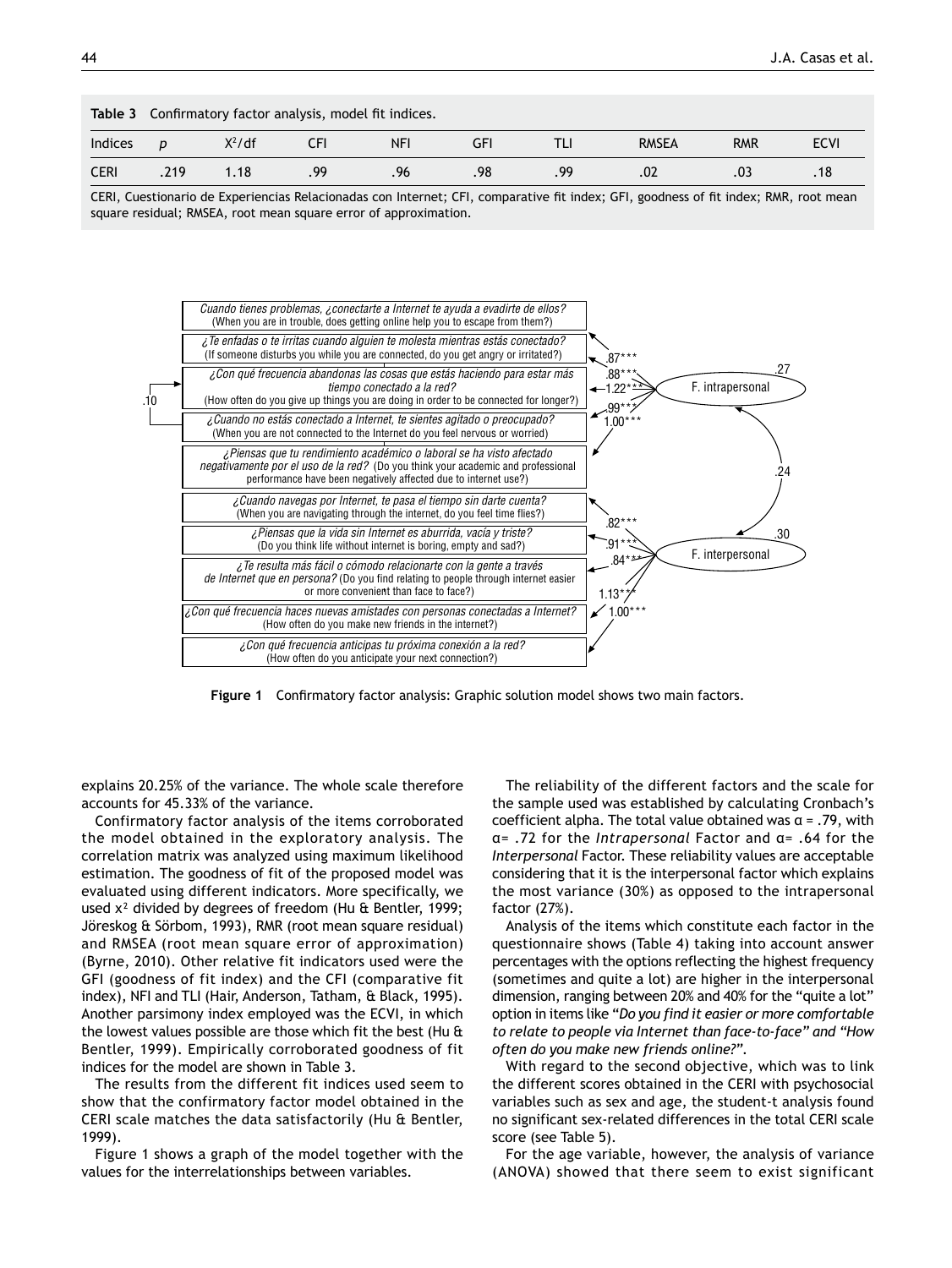|                                   |      | $\mathbf{1}$ | $\overline{2}$ | 3     | $\overline{4}$  |
|-----------------------------------|------|--------------|----------------|-------|-----------------|
|                                   |      | Never        |                |       | Quite a lot     |
| Factor 1: Intrapersonal Dimension |      |              |                |       |                 |
| Item 1                            | %    | 36.30        | 31.70          | 22.30 | 9.60            |
|                                   | n    | 189          | 165            | 116   | 50              |
| Item 4                            | %    | 45.30        | 31.70          | 15.20 | 7.90            |
|                                   | n    | 236          | 165            | 79    | 41              |
| Item 8                            | $\%$ | 38.20        | 40             | 16    | 5.80            |
|                                   | n.   | 196          | 205            | 82    | 30 <sup>°</sup> |
| Item 9                            | %    | 550          | 24.30          | 13.60 | 7.20            |
|                                   | n    | 283          | 125            | 70    | 37              |
| Item 10                           | $\%$ | 76.90        | 14.80          | 6     | 2.30            |
|                                   | n    | 400          | 77             | 31    | 12              |
| Factor 2: Interpersonal Dimension |      |              |                |       |                 |
| Item 2                            | %    | 16           | 36.60          | 30    | 17.40           |
|                                   | n.   | 81           | 185            | 152   | 88              |
| Item 3                            | $\%$ | 34.50        | 25.70          | 24    | 15.80           |
|                                   | n    | 177          | 132            | 123   | 81              |
| Item 5                            | $\%$ | 7.70         | 17.40          | 34    | 40.90           |
|                                   | n    | 40           | 90             | 176   | 212             |
| Item                              | $\%$ | 27           | 27.40          | 22.10 | 23.50           |
|                                   | n.   | 139          | 141            | 114   | 121             |
| Item 7                            | $\%$ | 22.60        | 35.70          | 26.40 | 15.30           |
|                                   | n.   | 117          | 185            | 137   | 79              |

**Table 4** Response percentages to the Cuestionario de Experiencias Relacionadas con Internet items.

**Table 5** *t* Student, sex differences in the dimensions of the *Internet-Related Experiences Questionnaire.*

|                  | Sex  | M(SD)      | df       |         | P    | Cohen's d |
|------------------|------|------------|----------|---------|------|-----------|
| F. Intrapersonal | Boy  | 1.72(0.57) | (1, 525) | $-1.78$ | .075 | $-.165$   |
|                  | Girl | 1.82(0.64) |          |         |      |           |
| F. Interpersonal | Boy  | 2.46(0.65) | (1, 525) | $-1.66$ | .097 | $-.154$   |
|                  | Girl | 2.56(0.64) |          |         |      |           |
| Total            | Boy  | 2.09(0.53) | (1, 525) | $-1.96$ | .051 | $-.181$   |
|                  | Girl | 2.19(0.57) |          |         |      |           |

*SD*, standard deviation.

differences, with students in the second year of secondary education obtaining higher mean scores – above all in the interpersonal dimension and in the total scale score (see Table 6).

With regard to our third objective, that of establishing the relationship between the self-esteem variable and different CERI scale scores, the total mean score on the scale was *M* = 19.40 (*SD* = 2.54). Significant differences were found between boys and girls, with girls obtaining a higher score than boys *M* = 18.98 (*SD* = 2.41) and girls *M* = 19.81 (*SD* = 2.53), (*t* 2, 525 = −3.52; *p* < .01; *d* = −.34).

The linear regression was established to explore the relationship between the factors in the CERI questionnaire: the intrapersonal and interpersonal dimensions and the age, with the self-esteem scale total. The best model for the self-esteem prediction  $(F_{(4, 525)} = 9.93, p < .01)$  was found, obtaining an adjusted  $R^2$  value of .10 and including the variables Age (*t* 4, 525 = −2.44; *p* < .05), Intrapersonal dimension (*t* 4, 525 = −2.70; *p* < .01), Interpersonal dimension (*t* 4, 525 = 4.31; *p* < .01), and Total dimension (*tb*4, 525 = 2.15; *p* < .05).

Self-Esteem = 44.78 - .667 Age - 1.955 Intrapersonal Dimension + 1.878 Interpersonal dimension + .737 Total Dimension.

# **Discussion**

In view of the primary objective of this study, which was to validate the Internet addiction instrument with a sample group of adolescent secondary school students from the province of Cordoba (Spain), the CERI questionnaire can be said to possess satisfactory levels of reliability and validity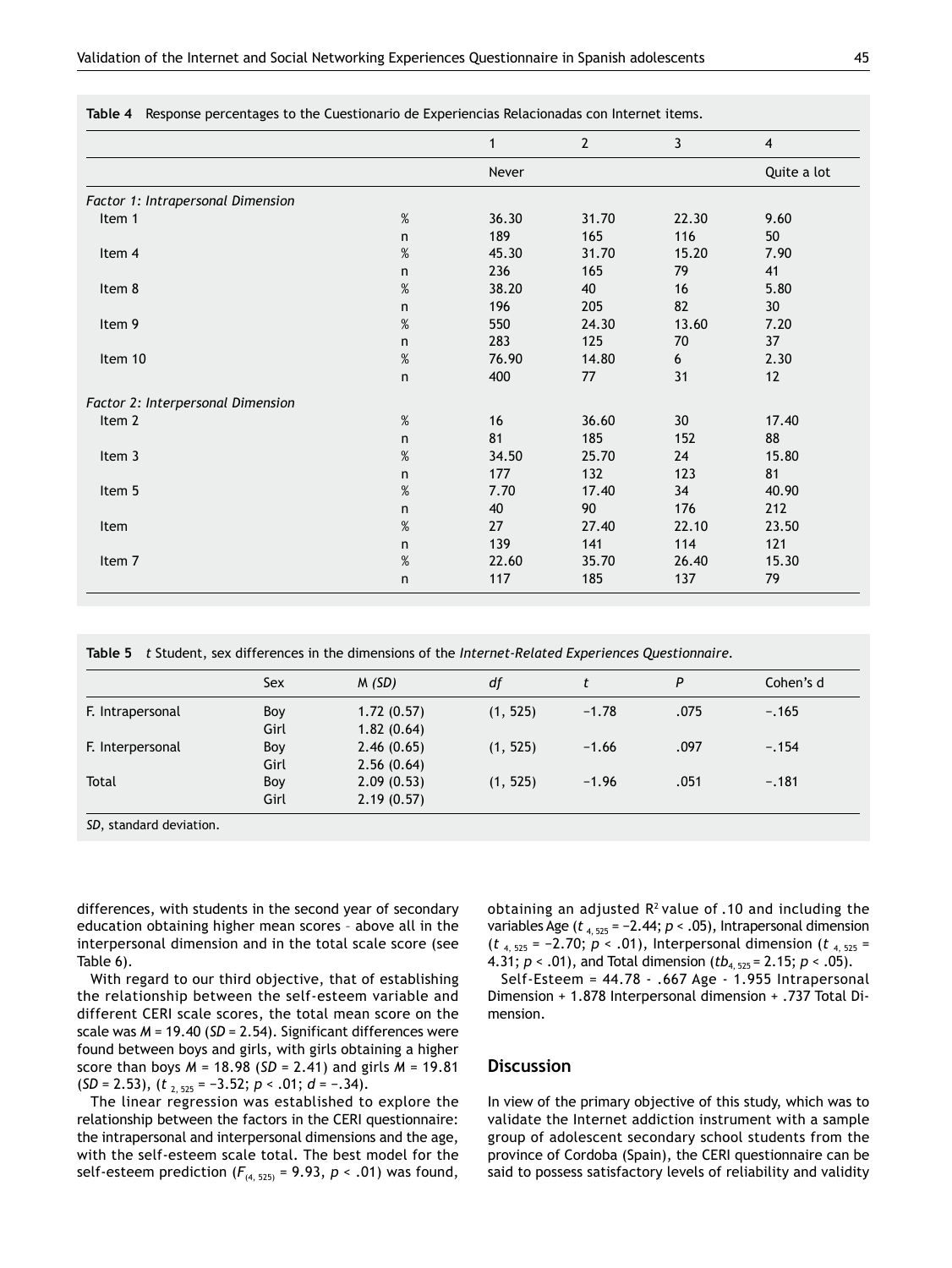|                   | M(SD)     |            | df       | F    | $\boldsymbol{p}$ | <b>Tukey</b>               | Cohen's d |
|-------------------|-----------|------------|----------|------|------------------|----------------------------|-----------|
| F. Intrapersonal  | $1.°$ ESO | 1.74(0.64) | (3, 525) | 1.65 | 5.05             |                            |           |
|                   | $2.°$ ESO | 1.85(0.62) | (3, 525) | 1.65 | 5.05             |                            |           |
|                   | $3.°$ ESO | 1.70(0.56) | (3, 525) | 1.65 | 5.05             |                            |           |
|                   | $4.°$ ESO | 1.83(0.62) | (3, 525) | 1.65 | 5.05             |                            |           |
| F. Interpersonal  | $1.°$ ESO | 2.46(0.72) | (3, 525) | 3.30 | $.02*$           | $1.° \neq 2.°$             | .33       |
|                   | $2.°$ ESO | 2.68(0.60) | (3, 525) | 3.30 | $.02*$           | $1.° \neq 2.°$             | .33       |
|                   | $3.°$ ESO | 2.44(0.61) | (3, 525) | 3.30 | $.02*$           | $2^{\circ} \neq 3^{\circ}$ | .40       |
|                   | $4.°$ ESO | 2.48(0.62) | (3, 525) | 3.30 | $.02*$           | $2^{\circ} \neq 3^{\circ}$ | .40       |
| <b>CERI Total</b> | $1.°$ ESO | 2.10(0.61) | (3, 525) | 2.77 | $.04*$           | $2.° = 3.°$                | .38       |
|                   | $2.°$ ESO | 2.27(0.52) | (3, 525) | 2.77 | $.04^*$          | $2.° = 3.°$                | .38       |
|                   | $3.°$ ESO | 2.07(0.52) | (3, 525) | 2.77 | $.04*$           | $2.° \neq 3.°$             | .38       |
|                   | $4.°$ ESO | 2.16(0.54) | (3, 525) | 2.77 | $.04*$           | $2.° \neq 3.°$             | .38       |

**Table 6** Analysis of variance, differences in the academic levels at Cuestionario de Experiencias Relacionadas con Internet dimension´s questionnaire.

for both exploratory and confirmatory analysis (Hair et al., 1999; Hu & Bentler, 1999; Jöreskog & Sörbom 1993). It would appear that one of the differences with this sample group of adolescents with regard to the original questionnaire is the organization of the items into the two dimensions being evaluated. The questionnaire therefore retained the twofactor solution with 5 items per factor. The intrapersonal factor included variables related to: avoiding problems by connecting to the Internet; anger or irritation when interrupted or disturbed while online; neglect of other activities in order to connect; unease when not online; lower academic performance. These variables appear essentially to correlate with the criteria established by some authors for diagnosing pathological gambling and substance abuse (Beard & Wolf, 2001; Tsai & Lin, 2003; Young, 2004). The interpersonal factor included variables to do with the non-perception of the passage of time; the belief that life is meaningless without the Internet; the ease of meeting people and establishing friendships via Internet;

and looking forward to connecting with increasing excitement. These are the variables which obtained the highest percentages in the scoring (see Table 4) and a higher percentage of explained variance (30%).

These results seem to improve the questionnaire's validity with regard to its earlier results (Beranuy et al., 2009), giving greater weight to the interpersonal dimension than to the intrapersonal dimension. As we mentioned in the introduction, the change may be due to new customs and forms of behavior which have become habitual among adolescents: Internet use among young people is now very much related to social networking, as some studies have already demonstrated (Echeburúa & Corral, 2010; Kim & Lee, 2011).

With respect to the second objective — that of correlating different CERI scores in the light of the sex and age variables — no differences were found between boys and girls regarding excessive Internet use. This confirmed the research carried out by Beranuy et al. (2009), Kim & Davis (2009) and Viñas-Poch (2009). Over the last few years differences in Internet use between boys and girls seem to have grown smaller. This might be interpreted in the sense that both sexes now have the same possibilities of succumbing to the abusive or addictive use of the Internet. For the age variable, significant differences were found between students in the first and second cycles of secondary education, above all in the interpersonal dimension and in the total CERI score. These results coincide with those obtained in other studies (Armstrong et al., 2000; Beranuy et al., 2009), which describe how younger users are more likely to develop a possible addiction to the Internet than older users; we believe that it may also be attributable to the use of the Internet as a vehicle for establishing and cultivating relationships via social networking (Kim & Lee, 2011).

With regard to the third objective in our study, that of establishing the relationship between the CERI questionnaire score and the self-esteem variable as evaluated using Rosenberg's questionnaire (1965), our results showed that the variables are indeed interrelated. Our results do coincide with those obtained in other studies with respect to the intrapersonal dimension of addiction, where low selfesteem and a negative perception of oneself were a constant characteristic of users displaying problems associated with inappropriate or abusive Internet use (Jackson et al., 2010; Kim & Davis, 2009; Stieger & Burger, 2010). However, the interpersonal dimension shows a positive relationship. Perhaps somewhat speculatively, we interpreted these results as an indication of the importance young people seem to attach to their presence in social networks (Reig & Fretes, 2011). It is possible that a positive outlook and high self-esteem may be related to greater presence in social networks, a more extensive use of the Internet connection and, consequently, a higher probability of addiction. However, more research is required to clarify the influence of this and other factors on possible addiction to the Internet.

This study was limited to a certain extent by factors originating in its very design, such as the collection of data in the classroom itself, the use of self-report questionnaires and the social desirability bias inherent to such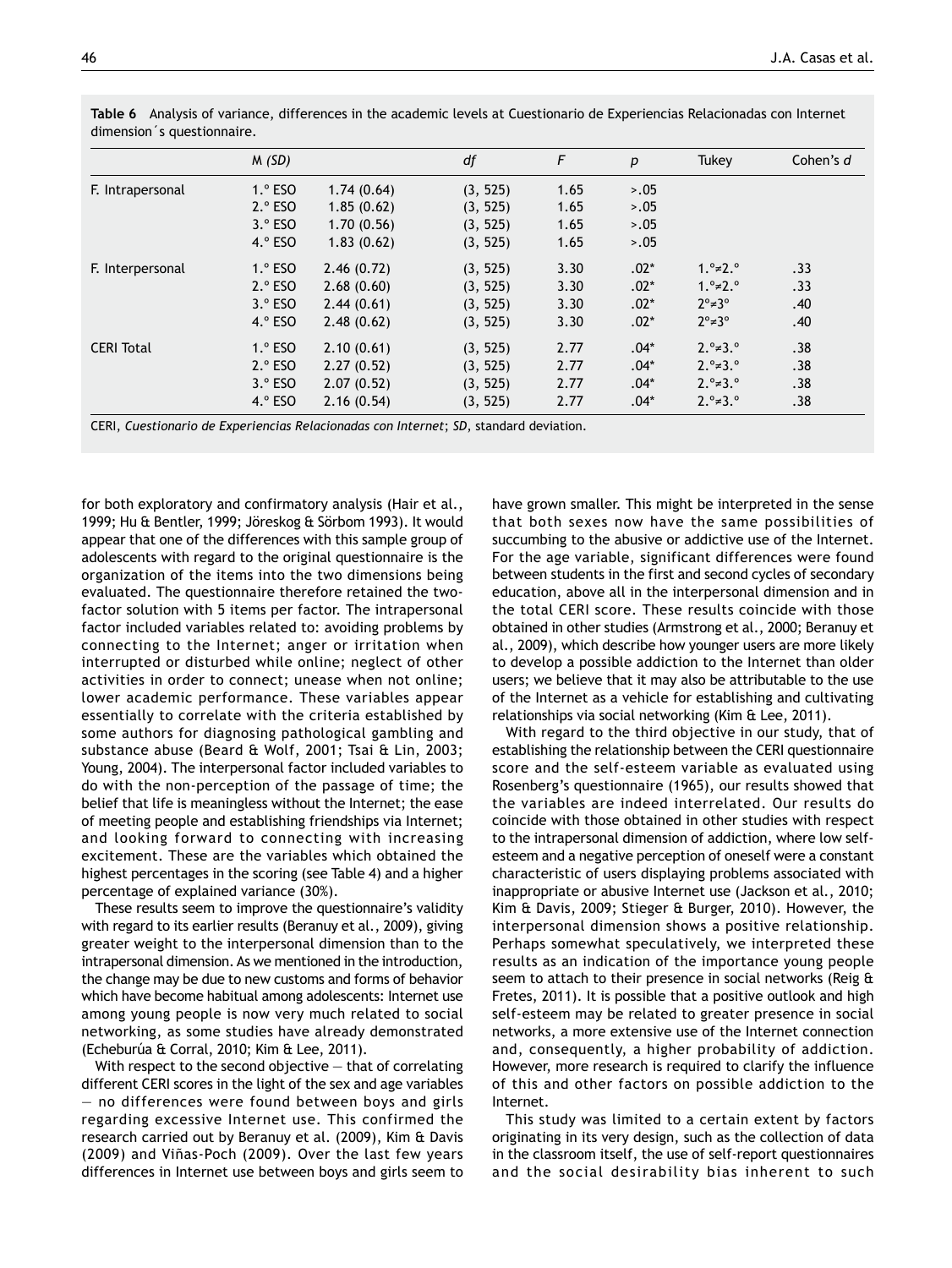questionnaires – although this was presumably not very high since measures were taken to ensure the anonymity of those taking part (Ruiz-Olivares et al., 2010). Using questionnaires to measure personality variables also tends to result in the over-diagnosis of personality problems or disorders (Fernández Montalvo & Echeburúa, 2006).

Future research might include studies which address more variables of the psychosocial type and look at their possible relationship with the Internet abuse. In this regard, the cognitive distortion that has already been studied in the field of problem gambling (Labrador & Villadangos, 2010) is important but should be analyzed together with Internet's potential for interrelating with others, a factor particularly discernible in the new social networks. We believe that more research needs to be done on how social networking can influence the lives of our young people (Rodríguez-Franco et al., 2012). and what type of risks may be posed by remaining online for such long periods of time. Once results have been obtained in this area it will then also be necessary to design and implement action models aimed at preventing those possible risks.

## **References**

- Alonso-Fernández, F. (1996). *Las otras drogas.* Madrid: Temas de Hoy. American Psychiatric Association (2000). *Diagnostic criteria from*
- *DSM-IV-TR.* Washington, D.C.: American Psychiatric Association. Armstrong, L., Phillips, J. G., & Saling, L. L. (2000). Potential determinants of heavier internet usage. *International Journal of Human-Computer Studies, 53*, 537-550.
- Beard, K. W., & Wolf, E. M. (2001). Modification in the Proposed Diagnostic Criteria for Internet Addiction. *CyberPsychology and Behavior, 4*, 377-383.
- Beranuy, M., Chamarro, A., Graner, C., & Carbonell-Sánchez, X. (2009). Validación de dos escalas breves para evaluar la adicción a Internet y el abuso del móvil. *Psicothema, 21*, 480-485.
- Brenner, V. (1997). Psychology of computer use: Parameters of Internet use, abuse and addiction: The first 90 days of the Internet usage survey. *Psychological Reports*, *80*, 879-882.
- Byrne, B. M. (2010). *Structural equation modeling with AMOS: basic concepts, applications, and programming*. New York, Routledge.
- Caplan, S. E. (2003). Preference for online social interaction: A theory of problematic Internet use and psychosocial wellbeing. *Comumunication Research, 30,* 625-648.
- Carretero-Dios, H., & Pérez, C. (2005). Normas para el desarrollo y revisión de estudios instrumentales. *International Journal of Clinical and Health Psychology, 5*, 521-551.
- Carretero-Dios, H., & Pérez, C. (2007). Standards for the development and the review of instrumental studies: Considerations about test selection in psychological research. *International Journal of Clinical and Health Psychology*, *7,* 863-882.
- Davis, R. A., Flett, G. L., & Besser, A. (2002). Validation of a new scale for measuring problematic Internet use: Implications for pre-employment screening. *Cyberpsychology and Behavior, 5,*  331-345.
- De Gracia, M., Vigo, M., Fernández Pérez, M. J., & Marco, M. (2002). Problemas conductuales relacionados con el uso de Internet: un estudio exploratorio. *Anales de Psicología, 18,* 273-292.
- Echeburúa, E. (1999). *¿Adicciones sin drogas?* Las nuevas adicciones: juego, sexo, comida, compras, trabajo, Internet. Bilbao: Desclée de Brouwer.
- Echeburúa, E., & Corral, P. (2010). Adicción a las nuevas tecnologías y a las redes sociales en jóvenes: un nuevo reto. *Adicciones, 22,*  91-96.
- Estallo, J. A. (2001). Usos y abusos de Internet. *Anuario de psicología, 32*, 95-108.
- Estévez, L., Bayón, C., Pascual, A., & García, E. (2001). Adicción a Internet: Presentación de un caso clínico. *Archivos de Psiquiatría, 64*, 81-90.
- Fernández-Montalvo, J., & Echeburúa, E. (2006). Uso y abuso de los autoinformes en la evaluación de los trastornos de personalidad. *Revista de Psicopatología y Psicología Clínica, 11,* 1-12.
- Garmendia, M., Garitaonandia, C., Martínez, G., & Casado, M. A. (2011)*. Riesgos y seguridad en Internet: Los menores españoles en el contexto europeo.* Universidad del País Vasco/Euskal Herriko Unibertsitatea, Bilbao: EU Kids Online.
- Hair, J. F., Anderson, R. E., Tatham, R. L., & Black, W. C. (1995). *Multivariate data analysis: With readings*. Prentice Hall.
- Holden, C. (2001). Behavioral addictions: Do they exist? *Science, 294*, 980-982.
- Hu, L., & Bentler, P. M. (1999). Cutoff criteria for fit indexes in covariance structure analysis: Conventional criteria versus new alternatives. Structural Equation Modeling. *A Multidisciplinary Journal, 6*, 1-55.
- Jackson, L. A., Von Eye, A., Fitzgerald, H. E., Zhao, Y., & Witt, E. A. (2010). Self-concept, self-esteem, gender, race and information technology use. *Computers in Human Behavior*, *26*, 323-328.
- Jöreskog, K. G., & Sörbom, D. (1993). *LISREL 8: Structural equation modeling with the SIMPLIS command language*. Hillsdale, NJ: Lawrence Erlbaum Associates Publishers.
- Kim, H. K., & Davis, K. E. (2009). Toward a comprehensive theory of problematic Internet use: Evaluating the role of self-esteem, anxiety, flow, and the self-rated importance of Internet activities. *Computers in Human Behavior*, *2*, 490-500.
- Kim, J., & Lee, J. E. R. (2011). The facebook paths to happiness: Effects of the number of facebook friends and self-presentation on subjective well-being. *Cyberpsychology, Behavior, and Social Networking, 14*, 359-364.
- Labrador, F., & Villadangos, S. (2010). Menores y nuevas tecnologías: conductas indicadoras de posible problema de adicción. *Psicothema, 22*, 180-188.
- Lemon, J. (2002). Can we call behaviours addictive? *Clinical Psychologist*, *6,* 44-49.
- Marlatt, G. A., & Gordon, J. R. (Eds.) (1985), *Relapse prevention: Maintenance strategies in the treatment of addictive behaviors*. New York: Guilford Press.
- Martín-Albo, J., Núñez, J. L., Navarro, J. G., & Grijalvo, F. (2007). The Rosenberg self-esteem scale: Translation and validation in university students. *Spanish Journal of Psychology*, *10*, 458-467.
- McKenna, K. Y. A., & Bargh J. A. (2000). Plan 9 from cyberspace: The implications of the Internet for personality and social psychology. *Personality and Social Psychology Review, 4*, 57-75.
- McKenna, K. Y. A., Green, A. S., & Gleason, M. E. J. (2002). Relationship formation on the Internet: What's the big attraction? *Journal of Social Issues, 58*, 9-31.
- Meerkerk, G. J., Van den Eijnden, R. J. J. M., Franken, I. H. A., & Garretsen, H. F. L. (2010). Is compulsive internet use related to sensitivity to reward and punishment, and impulsivity? *Computers in Human Behavior*, *26*, 729-735.
- Montero, I., & León, O. G. (2007). A guide for naming research studies in Psychology. *International Journal of Clinical and Health Psychology, 7*, 847-862.
- Morahan-Martin, J., & Schumacher, P. (2000). Incidence and correlates of pathological Internet use among college students. *Computers in Human Behavior, 16*, 13-29.
- Moral-Jiménez, M., Ovejero-Bernal, A., Castro, Á., Rodríguez-Díaz, F. J., & Sirvent-Ruiz, C. (2011). Modificación de actitudes hacia el consumo de sustancias en adolescentes: Seguimiento de las